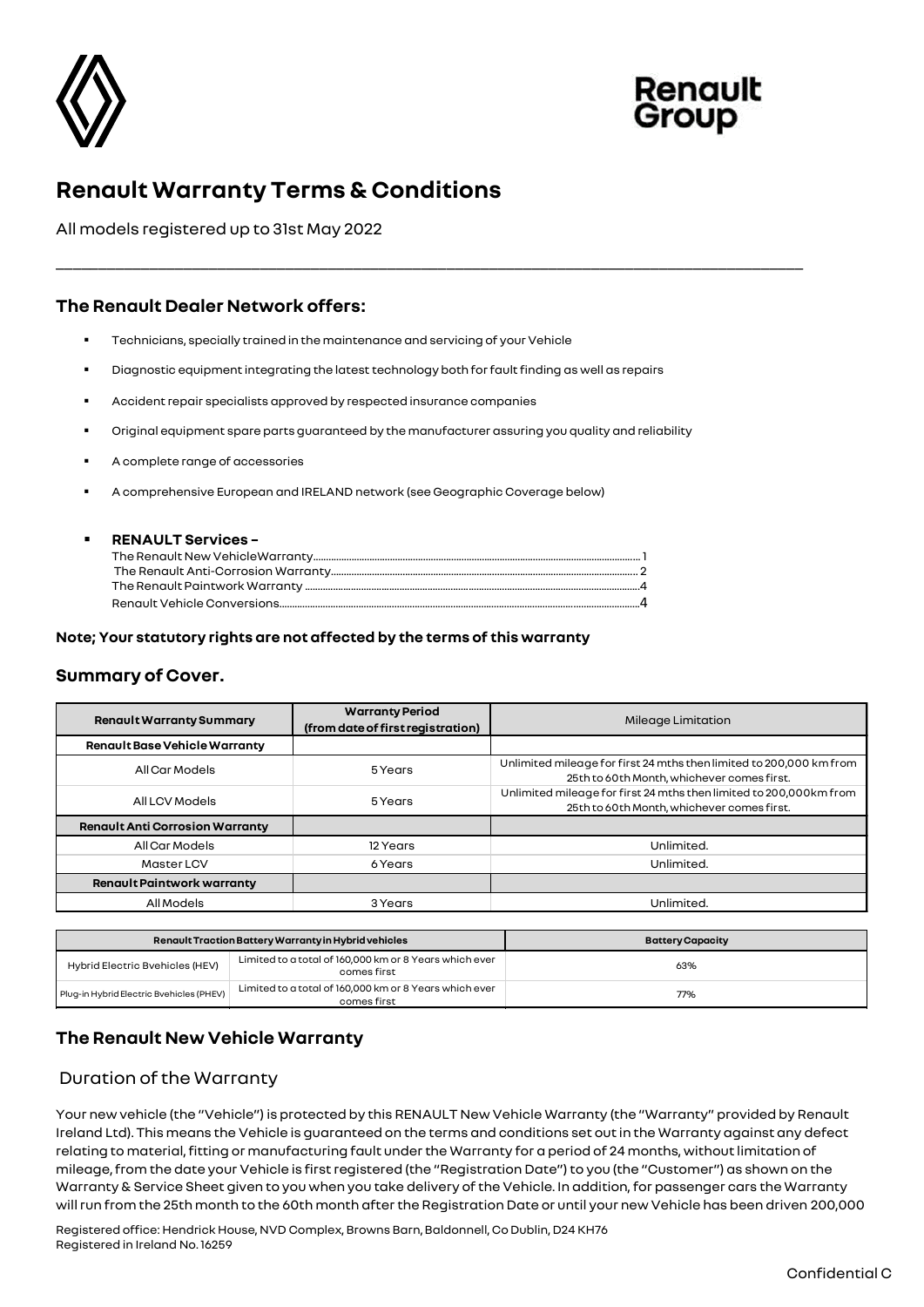



km whichever comes first. For LCV models (Kangoo, Trafic & Master) the Warranty will run from the 25th month to the 60th month after the Registration Date or until your new Vehicle has been driven 200,000 km, whichever comes first. Any mileage covered by the Vehicle prior to the Registration Date will be included in this mileage limit figure.

# **Renault Geographic Coverage**

The Warranty applies to any Vehicle sold new in the United Kingdom as long as it remains registered in one of the following European countries:

IRELAND-UNITED KINGDOM - ANDORRA - AUSTRIA - BELGIUM - BOSNIA HERZEGOVINA - BULGARIA - CROATIA - CYPRUS - CZECH REPUBLIC - DENMARK - ESTONIA - FINLAND - FRANCE - GERMANY - GREECE - HUNGARY -ICELAND -ITALY - LATVIA - LICHTENSTEIN - LITHUANIA - LUXEMBOURG - MACEDONIA - MALTA - MONACO - NORWAY - NETHERLANDS - POLAND - PORTUGAL - ROMANIA - SAN MARINO - SERBIA - MONTENEGRO - SLOVAKIA - SLOVENIA - SPAIN - SWEDEN – SWITZERLAND

If the Vehicle is registered in one of the countries inside the geographic zone (detailed above) other than IRELAND, the Warranty of the country of first registration will be applicable. If a Vehicle is likely to be principally used or registered outside the geographic zone detailed above, the Customer cannot benefit from the Warranty and the Warranty will be invalid. Please contact your nearest RENAULT Dealer for advice in these circumstances

# **Servicing**

The Vehicle must be serviced according to approved RENAULT standards as described to the Customer in the Driver's Handbook in order not to risk invalidating the Warranty should an incident be due to the lack of or quality of servicing. You can now book your service online from the comfort of your own home. Just go on www.renault.ie and follow the simple steps to make your booking at the dealership of your choice

### **Scope**

### Benefits to the Customer:

- This Warranty covers the cost of repair or replacement of defective parts to repair a material, assembly or manufacturing defect recognised by the manufacturer when carried out by a member of the RENAULT Network. It also covers consequential damage to the Vehicle resulting from the principal defect. It is up to RENAULT, in consultation with the relevant RENAULT Network Dealer to decide whether it is appropriate in the circumstances to repair or replace any faulty part.

### The Warranty does not cover:

- The indirect consequences of any fault (including but not limited to loss of business, length of time off the road)
- . Any components of the Vehicle that have been changed following the Registration Date and the consequences (including but not limited to damage, premature wear, alterations) of such changes on other parts or components of the Vehicle or on the Vehicle's specifications.
- Any routine servicing agreed with the Customer on purchase of the Vehicle, recommended by RENAULT, detailed on the Warranty & Service Sheet (provided by the Renault Dealer) or which the Customer chooses to undertake
- The replacement of parts damaged as a result of normal wear and tear. This includes (but is not limited to) items such as brake and clutch friction materials, exhausts, wiper blades and trim. However, such items are covered if replacement is required as a result of manufacturing or material defect.
- The damage resulting from poor Vehicle maintenance, especially when any instructions concerning the treatment, servicing frequency or care to be taken with regard to the Vehicle detailed on the Warranty & Service Sheet or in the Driver's Handbook have not been observed.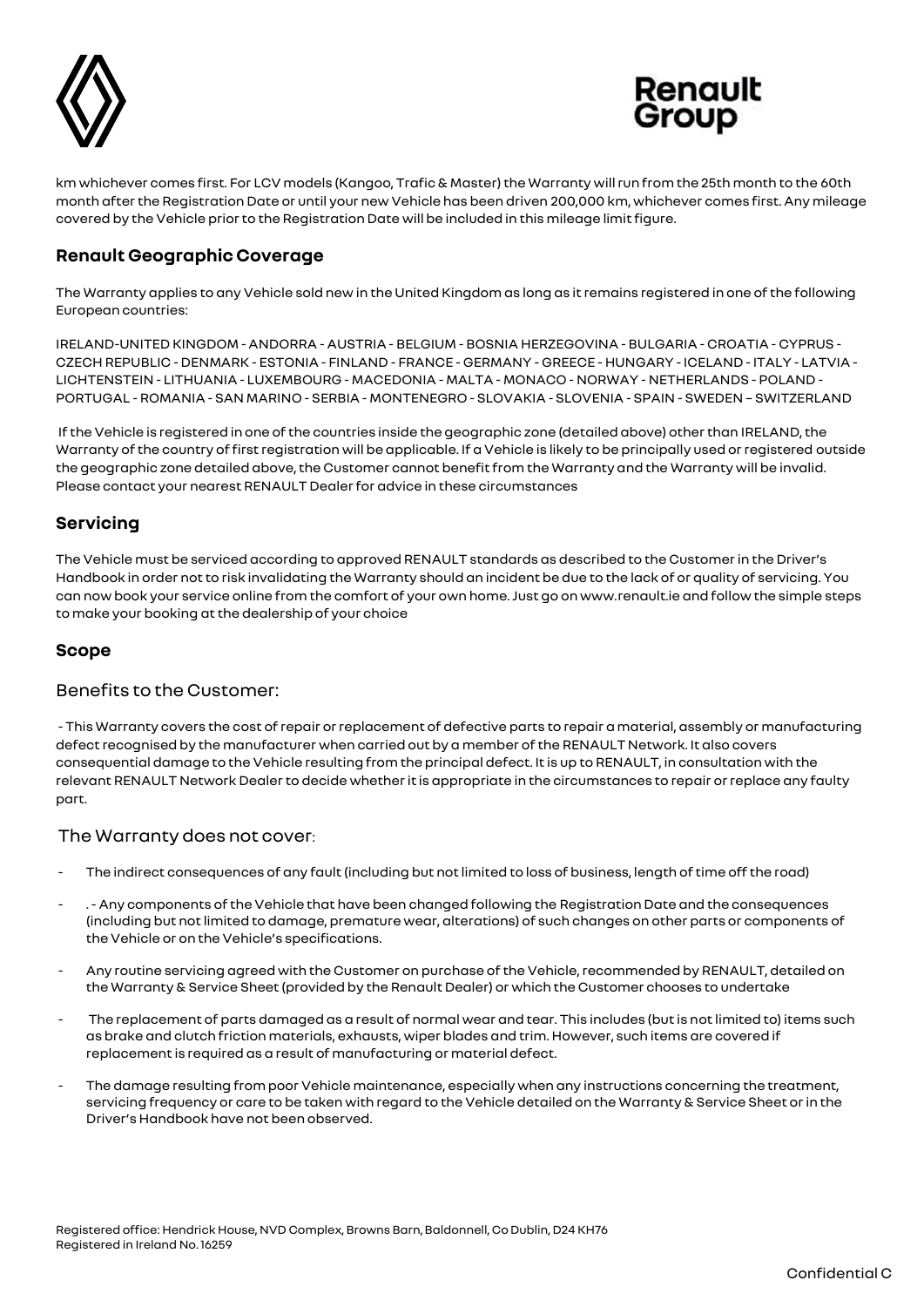



### The warranty does not cover damage caused by the following: •

- Accidents and resulting impacts (including without limitation) scratch marks, chipping caused for any reason.
- Failure to comply with RENAULT's recommendations as advised to Customers in any medium from time to time.
- Effects associated with atmospheric pollution, effects of plant resin, effects of animal pollutants such as bird droppings, effects of chemicals.
- Transportation of products.
- The use of poor quality fuel, or any type of fuel other than the type that is recommended for use with the Vehicle in the Driver's Handbook.
- The fitting of non-RENAULT approved accessories. The fitting of RENAULT approved accessories installed without following RENAULT's recommendations as provided with the accessory or shown on the packaging or advised to the Customer by RENAULT and/or the RENAULT Network from time to time.
- Damage caused by events beyond RENAULT's reasonable control, including but not limited to: Lightning, fire, floods, earthquakes, acts of war, terrorism, civil commotion, sabotage, vandalism, acts of God, riots and attacks.
- The replacement of tyres, other than when required as a result of a manufacturing defect with the Vehicle.
- Should there be a defect with the tyre itself, the Tyre manufacturer's agent should be contacted. Your Renault Dealer will be able to assist you.

### **How does the Warranty work?**

#### **- To benefit from the Warranty, the Customer must:**

- Make sure the Warranty & Service Sheet does actually show the Registration Date for the Vehicle on which entitlement to the Warranty depends.
- Go to any member of the RENAULT Network and authorise it to carry out work covered by and detailed in the Warranty
- Present the Driver's Handbook with the Service sheets duly filled in, justifying the entitlement to warranty and to show that the servicing operations recommended by RENAULT have indeed been carried out.
- Have one of the RENAULT Network workshops record or point out in writing, as soon as possible, any fault covered by the Warranty. If the Vehicle is off the road and cannot be driven to a RENAULT Network member, the Customer shall contact the nearest member of the RENAULT Network.

### **Important Points to Note**

#### **- The Warranty does not apply and RENAULT and the RENAULT Network members are not held responsible when:**

- The Vehicle has been used under conditions that do not conform to those stated in the Driver's Handbook,the Warranty & Service Sheet and these Warranty Terms and Conditions (for example: overloading or the vehicle has been entered in any sort of sporting competition).
- The fault recorded relates to the fact that the Vehicle has not been repaired, maintained or serviced to the standard recommended by RENAULT.

# **Adjustments under the new Vehicle Warranty**

The operations involved in various adjustments (wheel alignment/balance, openings, steering wheel centring, exhaust, wiper blades etc.) are covered only once under the warranty. Except where the operation follows replacement under warranty of a component or element which requires further adjustment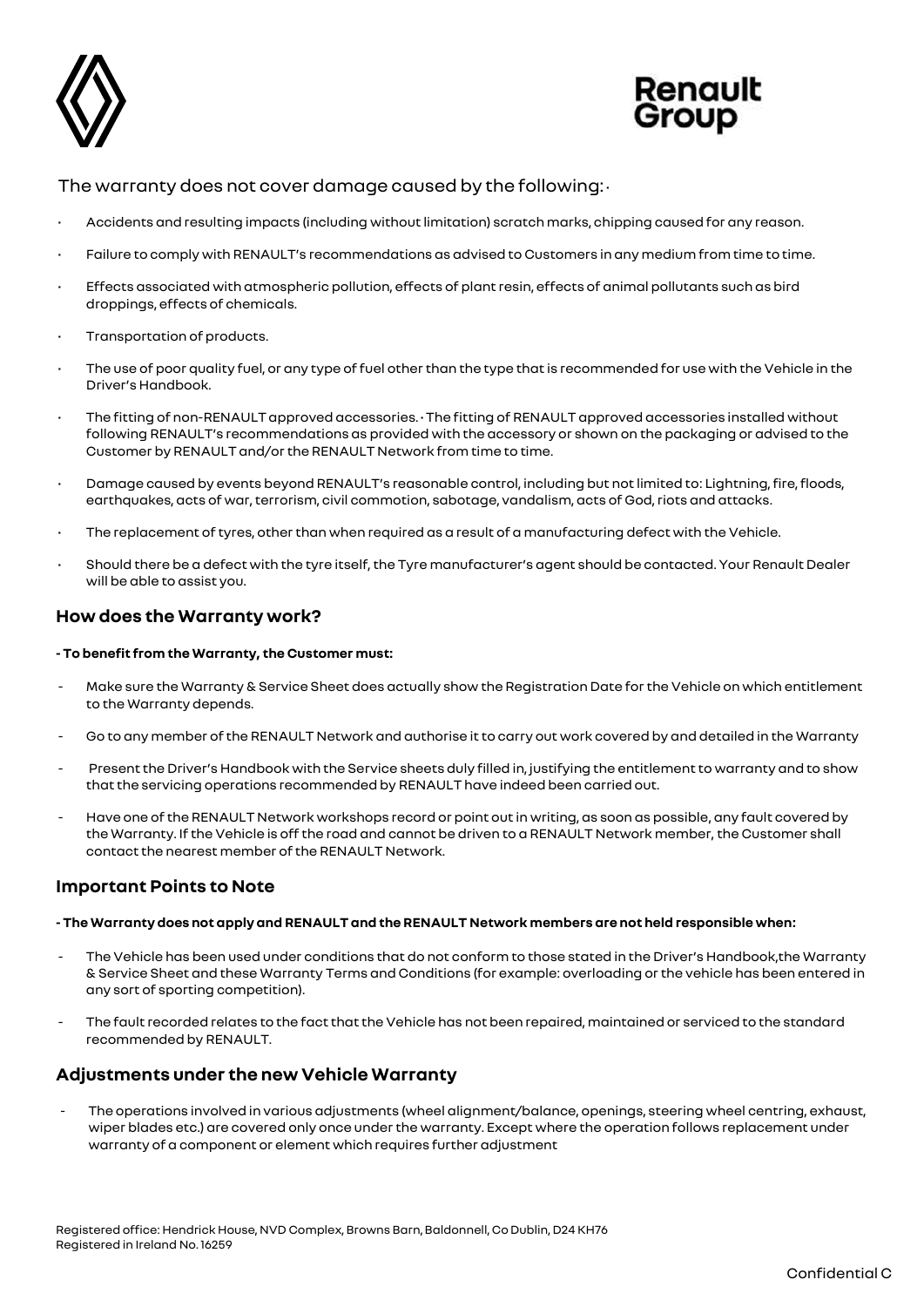



# **Compliance with Recall Notices**

In the event that RENAULT contacts the Customer directly in respect of product safety recalls and quality realignment notices,these must be complied with in full. Failure to comply will invalidate the Warranty for any particular incident or claim relating to the product safety recall or quality realignment notice

# **Duration**

- All parts and labour services supplied under the Warranty are guaranteed under the terms of the Warranty until it expires irrespective of when during the Warranty period any parts and/or labour services are supplied (for example, if a spare part is supplied free of charge under the Warranty in the 56th month of the Warranty period, it will only be covered under the Warranty until the expiry of the Warranty in the 60th month, or the mileage limit, whichever comes first).

### **Ownership of Parts replaced**

In return for the replacement parts fitted by RENAULT under the Warranty, the part(s) replaced within the scope of the Warranty rightfully become the property of RENAULT and the part(s) may be retained by the Deale

# **Transfer of ownership of the Vehicle**

Transfer of ownership of the Vehicle does not alter the terms and conditions of the Warranty.

### **Geographic Coverage**

Outside the country of purchase, the Warranty will be valid under the same conditions as in the country of origin as long as the Vehicle remains registered within the geographic zone covered by the Warranty set out on page 1.

# **The Renault Traction Battery Warranty**

The Traction Battery in Hybrid Electric Vehicles (HEV) and Plug-in Hybrid Electric Vehicles (PHEV) models are provided with a Warranty subject to limitations on age, mileage and the minimum battery capacity level as set out below.

The Traction Battery Warranty forms part of the Warranty and is subject to the same terms and conditions as the Warranty except that the additional conditions detailed herein also apply.

In the event of any conflict between the terms of the Warranty and Traction Battery Warranty, the Traction Battery Warranty terms will apply.

#### **Traction Battery Warranty Limitations**

#### **The Traction Battery Warranty applies from the Registration Date of the Vehicle as follows:**

- The traction battery is your electric vehicle's battery used to power the electric motor and is different to the vehicle's 12v battery mentioned in table 1.2 above.

- Hybrid Electric Vehicles (HEV): 8 years or 160,000 kms, whichever comes first. Subject to the age and mileage restrictions set out above, the warranty covers the battery if it falls below 63% battery minimum capacity.

- Plug-in Hybrid Electric Vehicles (PHEV): 8 years or 160,000 kms, whichever comes first. Subject to the age and mileage restrictions set out above, the warranty covers the battery if it falls below 77% battery minimum capacity.

#### **Geographic Coverage**

The Battery Traction Warranty covers the same geographic zone as the Warranty.

#### **Scope of the Traction Battery Warranty**

If the Traction Battery falls below the minimum battery capacity level and the Vehicle is within the age or mileage limitations referred to above, the decision as to whether it will be repaired or replaced will be at RENAULT's discretion.

Registered office: Hendrick House, NVD Complex, Browns Barn, Baldonnell, Co Dublin, D24 KH76 Registered in Ireland No. 16259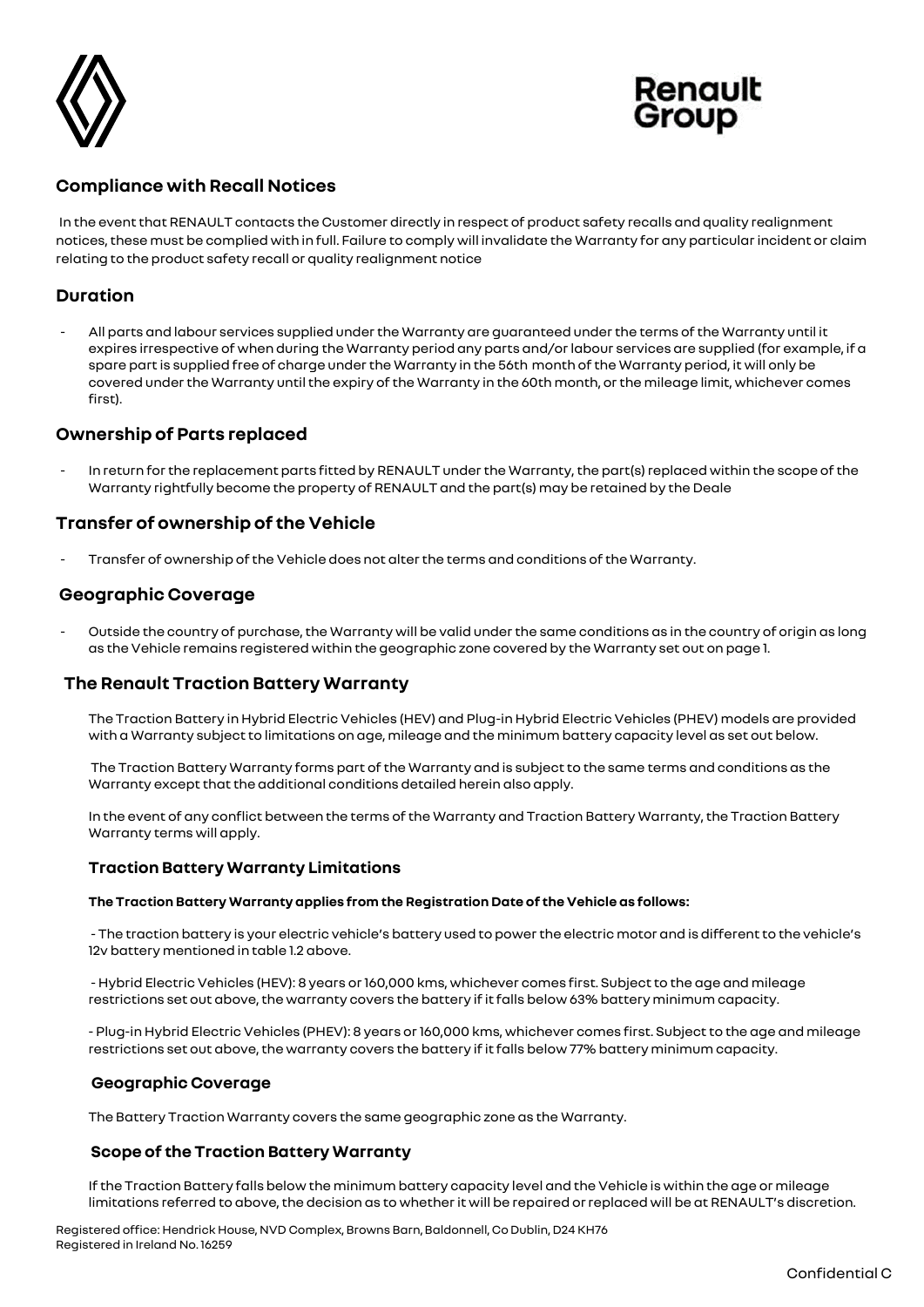



#### **The Warranty does not cover:**

- Any damage or fault caused by failure to comply with the Manufacturer's recommendations in the use, charging, storage and servicing of the Traction Battery
- Any damage or fault caused by failure to repair the Vehicle and/or Traction Battery, further to detection of an issue
- Any modifications which are made to a Traction Battery by the Customer
- Damage caused by the following:  $\cdot$
- The use of a non-Renault approved charging cord (cable/device). •
- Charge from an installation or charging point which is defective.
- Damage resulting from a battery charge not meeting the recommendations as stated in the Driver's Handbook

# **Renault Services: The Renault Anti-Corrosion Warranty**

# **The Anti-Corrosion Warranty**

The Anti-Corrosion Warranty forms part of the Warranty and is subject to the same terms and conditions as the Warranty except that the additional conditions detailed herein also apply. In the event of any conflict between the terms of the Warranty and Anti-Corrosion Warranty,the Anti-Corrosion Warranty terms will apply.

# **Duration of the Anti-Corrosion Warranty**

The Anti-Corrosion Warranty applies from the Registration Date of the Vehicle as follows:

- All Vehicles (except Master) 12 years
- Master 6 years

### **Geographic Coverage**

The Anti-Corrosion Warranty covers the same geographic zone as the Warranty.

### **Scope of the Anti-Corrosion Warranty**

RENAULT guarantees only the bodywork and sub-frame of all RENAULT Vehicles against perforation originating from the interior of the Vehicle where the corrosion is due to a manufacturing or material fault or a problem concerning application of anti-corrosion products to Vehicle metalwork ("Protection Products") by RENAULT or a RENAULT Network Member.

The Anti-Corrosion Warranty covers repair or replacement of corroded parts of the Vehicle's bodywork and sub-frame subject to them being a result of a manufacturer defect, material fault or the application of anti-corrosion products recommended by the manufacturer. It is the RENAULT workshop's responsibility to decide whether repair or replacement of these parts is required. The RENAULT workshop will inform the Customer of this.

# **The RENAULT Anti-Corrosion Warranty does not cover:**

- Items outside the scope of the Warranty or damage not covered by the Warranty, as specified on page 1&2 of these Warranty Terms and Conditions
- Mechanical elements that are not an integral part of the bodywork or subframe such as (but not limited to) alloy wheels and exhaust system.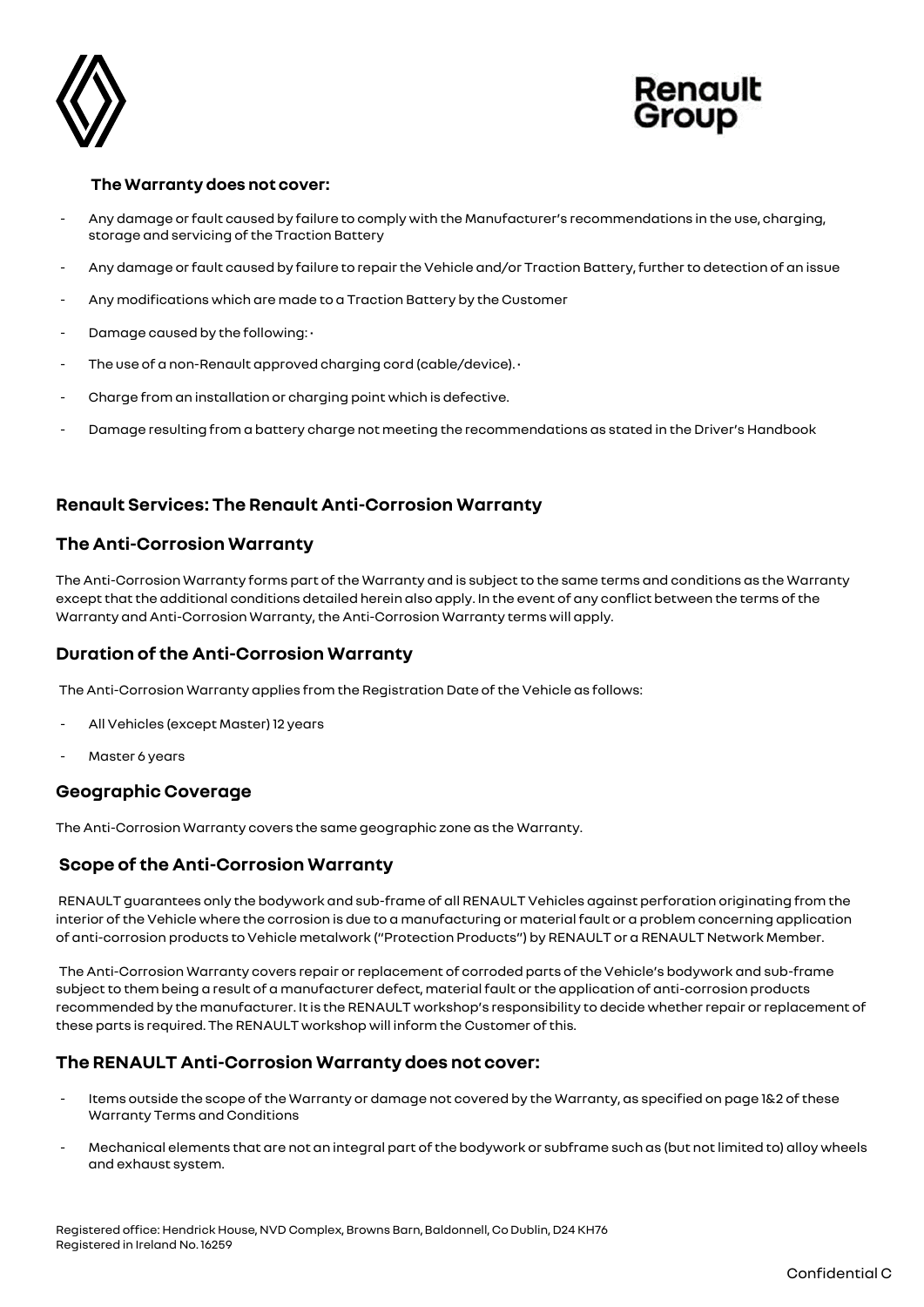



# **Conditions under which the Anti-Corrosion Warranty will apply**

To benefit from the Anti-Corrosion Warranty, the Customer must approach any member of the authorised RENAULT Network displaying the make's brand, which are the only organisations able to carry out operations under this Warranty.

The Customer must present the Driver's Handbook with the Service sheets duly documented (validation of the anticorrosion check) to justify entitlement to the Warranty.

The application of the Anti-Corrosion Warranty depends on the anti-corrosion inspections carried out on the bodywork, subframe and underbody. The inspections must be carried out at the mileages stated on the Warranty & Service Sheet and at least once every two years. The periodic services within the RENAULT Network include these inspections.

In the event of the Customer requesting the Anti-Corrosion inspection carried out other than during the periodic service,the resultant costs for this inspection will be payable by the Customer.

At the time of these inspections, the Customer will check that the professional who has carried out the operation has properly filled in all relevant anti-corrosion and subframe checks, thus validating the Anti-Corrosion Warranty procedure. The Customer shall arrange for repairs to be carried out as soon as possible.

The application of the RENAULT Anti-Corrosion Warranty also depends on the repairs to the bodywork and the subframe being carried out in compliance with RENAULT's recommendations. The refurbishment operations or replacement of components under the conditions described in the paragraph entitled "Scope of Anti-Corrosion Warranty" will take the general condition of the Vehicle into account as regards to its age, mileage and the level at which it has been maintained.

The replaced parts under the Anti-Corrosion Warranty will become the full legal ownership of RENAULT.

The refurbishment operations and components fitted under the Anti-Corrosion Warranty are covered until the end of the initial Anti-Corrosion Warranty period. Transfer of ownership of the Vehicle does not alter the terms and conditions of the Anti-Corrosion Warranty

# **The Renault Paintwork Warranty**

#### **The Paintwork Warranty**

The Paintwork Warranty forms part of the Warranty and is subject to the same terms and conditions as the Warranty except that the additional conditions detailed herein also apply. In the event of any conflict between the terms of the Warranty and Paintwork Warranty, the Paintwork Warranty terms will apply.

#### **Duration of the Paintwork Warranty**

RENAULT guarantees the paintwork of the exterior painted bodywork and other painted components (bumpers, original spoiler and rear view mirrors) only. All other items are excluded.

The Paintwork Warranty applies from the Registration Date of the Vehicle as follows;

- All Vehicles 3 years

#### **Geographic Coverage**

The Paintwork Warranty covers the same geographic zone as the Warranty.

#### **Scope of the Paintwork Warranty**

The Paintwork Warranty covers refurbishment or replacement, free of charge, by a RENAULT Network member of the items listed above only, showing paintwork defects (for example: damage to the varnish or top coat, due to any material, manufacturing or application fault) during the Paintwork Warranty Period.

Registered office: Hendrick House, NVD Complex, Browns Barn, Baldonnell, Co Dublin, D24 KH76 Registered in Ireland No. 16259 The decision as to whether and how to repaint the Vehicle or replace parts under the Paintwork Warranty will be taken by RENAULT (in its sole discretion) in consultation with the relevant RENAULT Network member who will take into account the general condition of the Vehicle in view of its age, mileage and level at which it has been maintained.